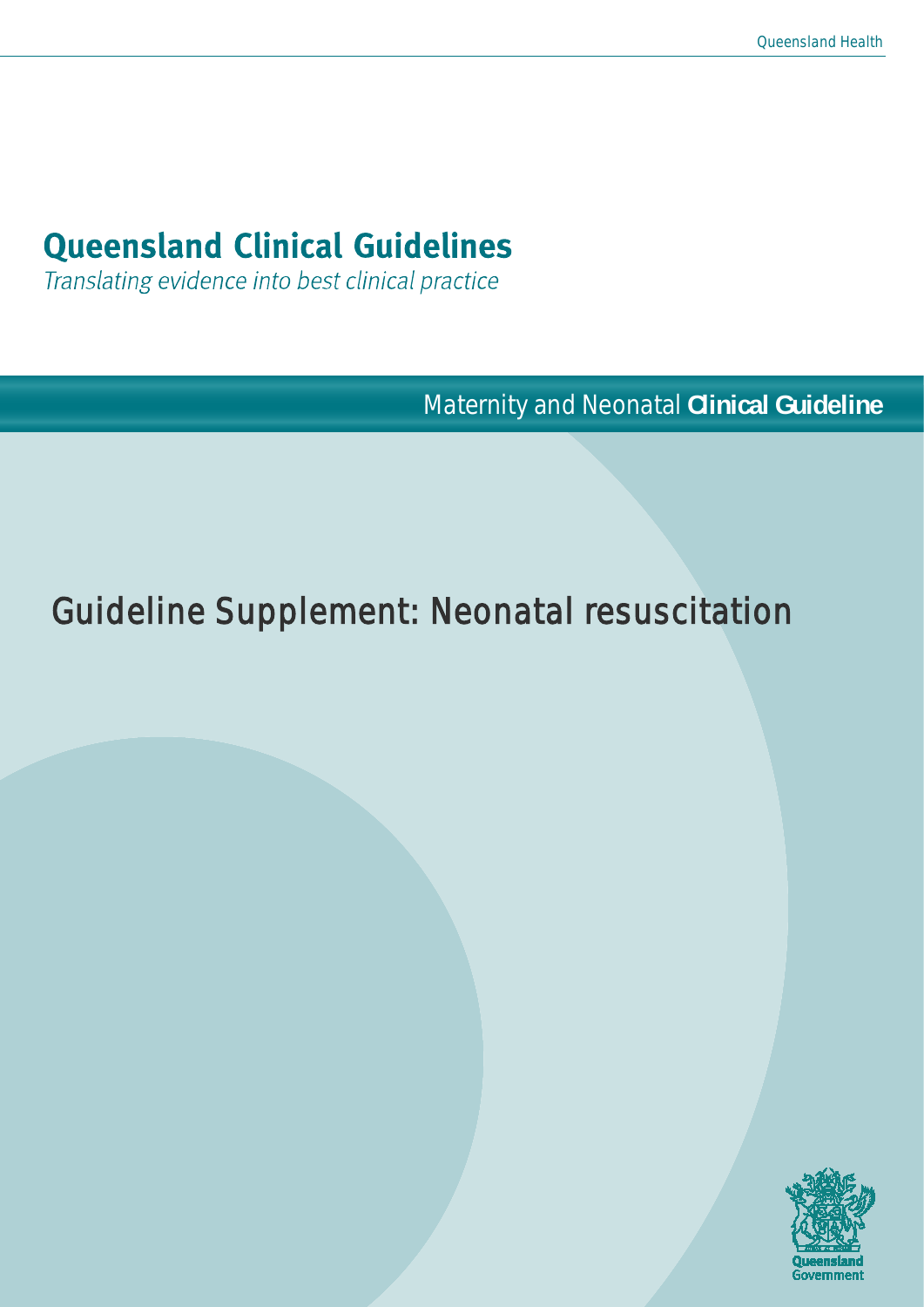#### **Table of Contents**

| $\mathbf{1}$   |       |  |
|----------------|-------|--|
|                | 1.1   |  |
|                | 1.2   |  |
|                | 1.3   |  |
| $\overline{2}$ |       |  |
|                | 2.1   |  |
|                | 2.2   |  |
|                | 2.3   |  |
|                | 2.4   |  |
|                | 2.5   |  |
|                | 2.5.1 |  |
|                | 2.6   |  |
|                | 2.7   |  |
|                | 2.8   |  |
| 3              |       |  |
|                | 3.1   |  |
| $\overline{4}$ |       |  |
|                | 4.1   |  |
|                | 4.2   |  |
|                | 4.3   |  |
|                | 4.3.1 |  |
|                | 4.3.2 |  |
|                | 4.4   |  |
|                | 4.5   |  |
|                | 4.6   |  |
| 5              |       |  |

#### **List of Tables**

© State of Queensland (Queensland Health) 2018



This work is licensed under a Creative Commons Attribution Non-Commercial No Derivatives 3.0 Australia licence. In essence, you are free to copy and communicate the work in its current form for non-commercial purposes, as long as you attribute Queensland Clinical Guidelines, Queensland Health and abide by the licence terms. You may not alter or adapt the work in any way. To view a copy of this licence, visit http://creativecommons.org/licenses/by-noe<br>۲- nd/3.0/au/deed

For further information contact Queensland Clinical Guidelines, RBWH Post Office, Herston Qld 4029, email Guidelines@health.qld.gov.au, phone (07) 3131 6777. For permissions beyond the scope of this licence contact: Intellectual Property Officer, Queensland Health, GPO Box 48, Brisbane Qld 4001, email ip\_officer@health.qld.gov.au, phone (07) 3234 1479.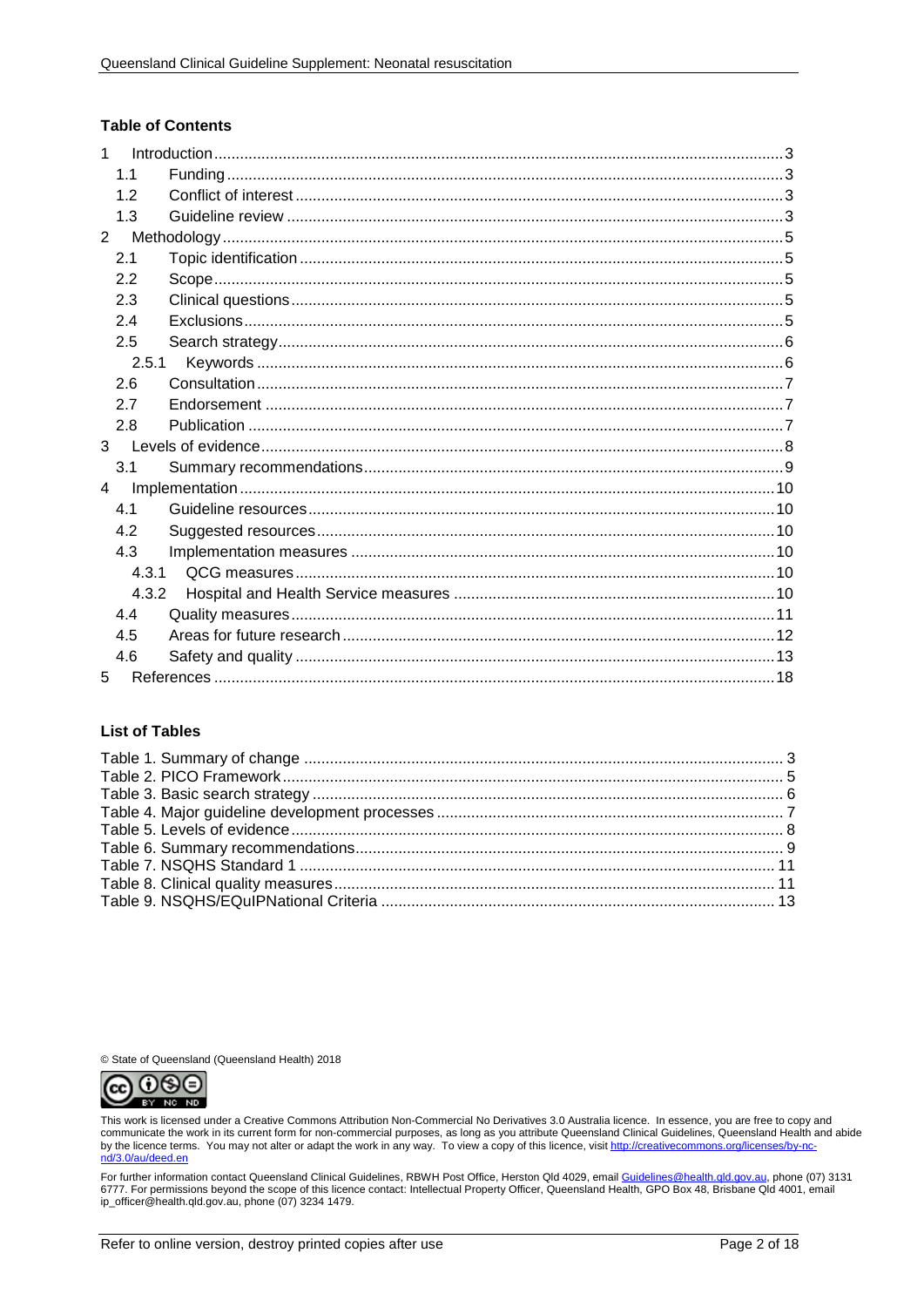# <span id="page-2-0"></span>**1 Introduction**

This document is a supplement to the Queensland Clinical Guideline *Neonatal resuscitation* It provides supplementary information regarding guideline development, makes summary recommendations, suggests measures to assist implementation and quality activities and summarises changes (if any) to the guideline since original publication. Refer to the guideline for abbreviations, acronyms, flow charts and acknowledgements.

## <span id="page-2-1"></span>**1.1 Funding**

The development of this guideline was funded by Healthcare Improvement Unit, Queensland Health. Consumer representatives were paid a standard fee. Other working party members participated on a voluntary basis.

## <span id="page-2-2"></span>**1.2 Conflict of interest**

Declarations of conflict of interest were sought from working party members as per the Queensland Clinical Guidelines *[Conflict of Interest](http://www.health.qld.gov.au/qcg/development#coi)* statement. No conflict of interest was identified.

## <span id="page-2-3"></span>**1.3 Guideline review**

Queensland clinical guidelines are reviewed every 5 years or earlier if significant new evidence emerges. [Table 1](#page-2-4) provides a summary of changes made to the guidelines since original publication.

| <b>Publication date</b><br>Endorsed by:                                                                                                                                           | <b>Identifier</b>               | Summary of major change                                                                                                                                                                                                                                                                                                                                                                                                                                  |  |
|-----------------------------------------------------------------------------------------------------------------------------------------------------------------------------------|---------------------------------|----------------------------------------------------------------------------------------------------------------------------------------------------------------------------------------------------------------------------------------------------------------------------------------------------------------------------------------------------------------------------------------------------------------------------------------------------------|--|
| November 2009<br>Statewide Maternity and<br><b>Neonatal Clinical</b><br><b>Network</b><br>Queensland Health<br><b>Patient Safety and</b><br><b>Quality Executive</b><br>Committee | NN0911.5-V1-<br>R <sub>11</sub> | First publication                                                                                                                                                                                                                                                                                                                                                                                                                                        |  |
| October 2011<br>Statewide Maternity and<br><b>Neonatal Clinical</b><br><b>Network</b><br>Queensland Health<br><b>Patient Safety and</b><br><b>Quality Executive</b><br>Committee  | MN11.5-V2-R16                   | Full review.<br>Replaces NN0911.5-V1-R11<br>Scope revised to focus on care considerations<br>rather than didactic instruction<br>Flow chart revised to align with the Australian<br><b>Resuscitation Council</b><br>Section 3.1 Supplemental oxygen administration<br>$\blacksquare$<br>- target oxygen saturations amended<br>Laryngeal mask information provided<br>$\blacksquare$<br>Formatting alterations<br>$\blacksquare$<br>Supplement developed |  |

<span id="page-2-4"></span>Table 1. Summary of change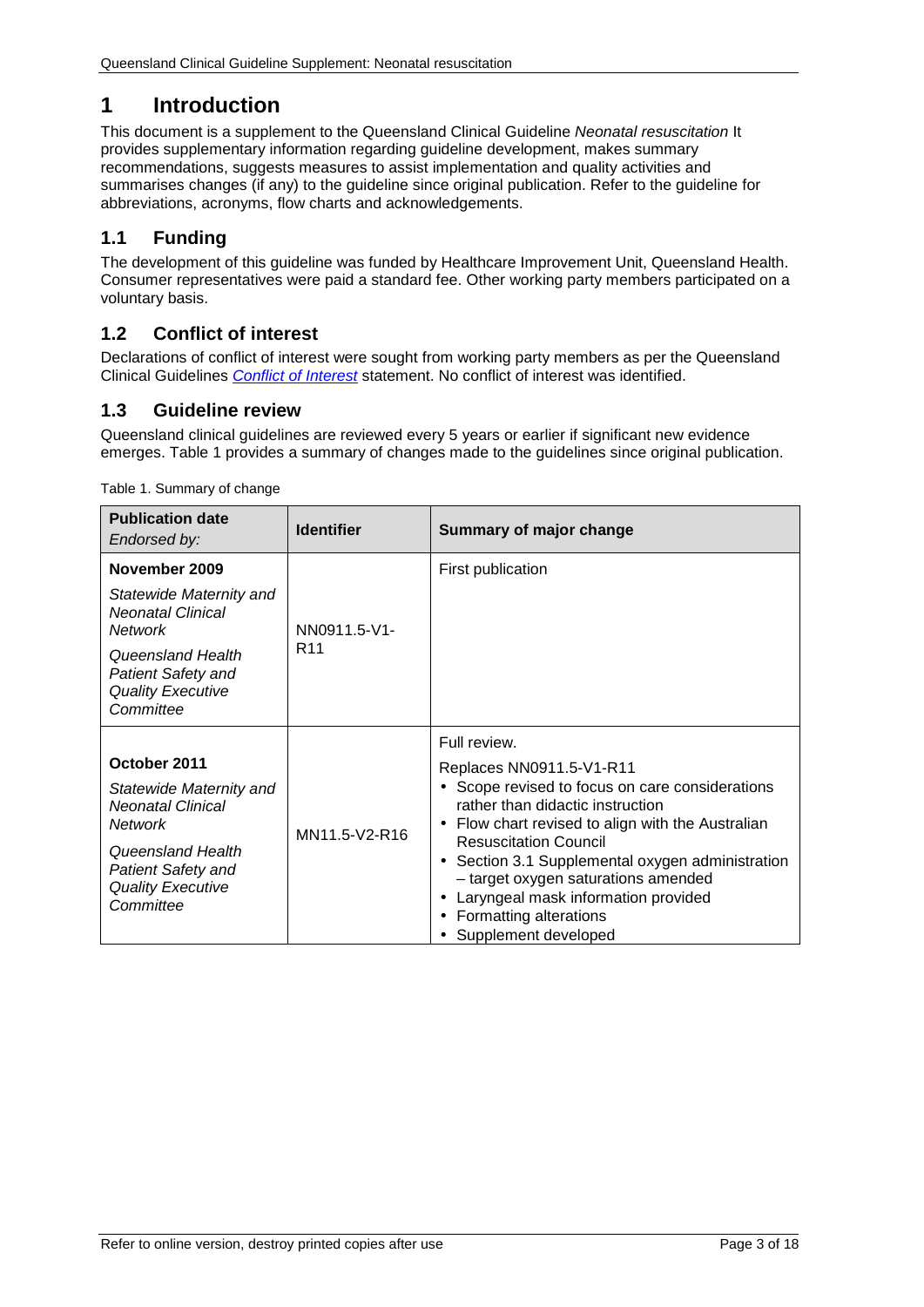| <b>Publication date</b><br>Endorsed by:                                                                                                                           | <b>Identifier</b> | <b>Summary of major change</b>                                                                                                                                                                                                                                                                                                                                                                                                                                                                                                                                                                                                                                                                                                                                                                                                                                                                                                                                                                            |  |
|-------------------------------------------------------------------------------------------------------------------------------------------------------------------|-------------------|-----------------------------------------------------------------------------------------------------------------------------------------------------------------------------------------------------------------------------------------------------------------------------------------------------------------------------------------------------------------------------------------------------------------------------------------------------------------------------------------------------------------------------------------------------------------------------------------------------------------------------------------------------------------------------------------------------------------------------------------------------------------------------------------------------------------------------------------------------------------------------------------------------------------------------------------------------------------------------------------------------------|--|
|                                                                                                                                                                   |                   | Full review-amended for consistency with<br>Australian and New Zealand Council on<br>Resuscitation (ANZCOR)                                                                                                                                                                                                                                                                                                                                                                                                                                                                                                                                                                                                                                                                                                                                                                                                                                                                                               |  |
|                                                                                                                                                                   |                   | Replaces MN11.5-V2-R16                                                                                                                                                                                                                                                                                                                                                                                                                                                                                                                                                                                                                                                                                                                                                                                                                                                                                                                                                                                    |  |
| <b>July 2016</b><br><b>Queensland Clinical</b><br><b>Guidelines Steering</b><br>Committee<br>Statewide Maternity and<br><b>Neonatal Clinical</b><br>Network (Qld) | MN16.5-V3-R21     | Temperature management and monitoring<br>expanded<br>Equipment list amended<br>Timing of cord clamping clarified<br>Attendance at training or refresher courses by<br>clinicians recommended<br>Initial assessment including use of oximetry<br>clarified<br>Indications for suctioning clarified<br>Management of meconium exposed baby<br>amended<br>Initial pressure settings for PPV amended<br>Endorsement of two thumb technique for cardiac<br>compressions when two clinicians available<br>UVC as preferred route for adrenaline<br>(epinephrine) administration<br>Naloxone doses and method of administration<br>removed<br>Reference to critical blood loss protocol added                                                                                                                                                                                                                                                                                                                    |  |
| August 2016<br>Clinical lead                                                                                                                                      | MN16.5-V4-R21     | ETT dose and administration, second dot point<br>corrected (page 25, Table 21):<br>From: "Do not delay attempts at vascular<br>access as effectiveness of IV adrenaline<br>(epinephrine) has not been established"<br>To: "Do not delay attempts at vascular access<br>as effectiveness of ETT adrenaline (epinephrine)<br>has not been established."<br>Replaces MN16.5-V3-R21                                                                                                                                                                                                                                                                                                                                                                                                                                                                                                                                                                                                                           |  |
|                                                                                                                                                                   |                   | Alignment with ANZCOR. Appendix A:                                                                                                                                                                                                                                                                                                                                                                                                                                                                                                                                                                                                                                                                                                                                                                                                                                                                                                                                                                        |  |
| <b>July 2018</b>                                                                                                                                                  | MN16.5-V5-R21     | Equipment and medications for neonatal<br>resuscitation updated:<br>From: Intraosseous needles 50 mm length 18/G<br>To: Intraosseous needles<br>Oxygen saturation target ranges updated to<br>align with QNSAG recommendations (Section<br>4.3 Oxygen saturation monitoring)<br>From: After 10 minutes of age the target differs<br>for example: For term babies the target is 94%-<br>99% SpO <sub>2</sub> . For preterm babies requiring<br>ongoing respiratory support the target is 91%-<br>95% SpO <sub>2</sub> .<br>To: In the absence of good quality evidence,<br>Queensland Neonatal Services Advisory Group<br>(QNSAG) endorse the following consensus<br>recommendation for oxygen saturation targets<br>for preterm and term babies after 10 minutes of<br>age. For term babies the target SpO <sub>2</sub> range is<br>92-98%. For preterm babies the target SpO <sub>2</sub><br>range is 90-95%<br>Minor typo corrections<br>Supplement: Section 4: Safety and Quality<br>Standards updated |  |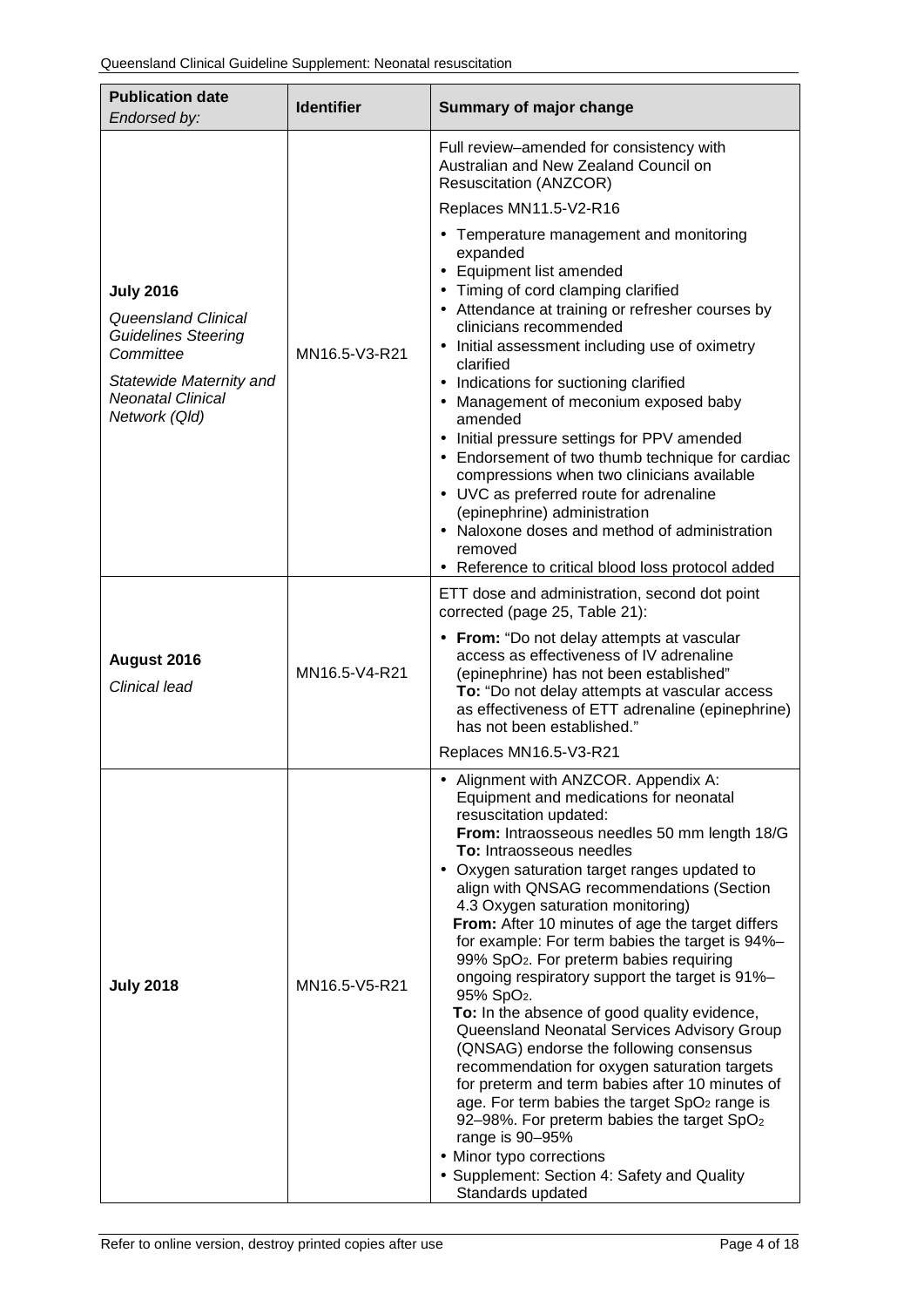# <span id="page-4-0"></span>**2 Methodology**

Queensland Clinical Guidelines (QCG) follows a rigorous process of guideline development. This process was endorsed by the Queensland Health Patient Safety and Quality Executive Committee in December 2009. The guidelines are best described as 'evidence informed consensus guidelines' and draw from the evidence base of existing national and international guidelines and the expert opinion of the working party.

## <span id="page-4-1"></span>**2.1 Topic identification**

The topic was identified as a priority by the Statewide Maternity and Neonatal Clinical Network at a forum in 2009.

## <span id="page-4-2"></span>**2.2 Scope**

The scope of the guideline was determined using the PICO Framework (Population, Intervention, Comparison, and Outcome) as outlined in [Table 2.](#page-4-5)

<span id="page-4-5"></span>Table 2. PICO Framework

| <b>PICO</b>         |                                                                                                                                   |  |  |  |
|---------------------|-----------------------------------------------------------------------------------------------------------------------------------|--|--|--|
| <b>Population</b>   | Newborn baby                                                                                                                      |  |  |  |
| <b>Intervention</b> | Resuscitation based on ANZCOR guidelines                                                                                          |  |  |  |
| Comparison          | N/A                                                                                                                               |  |  |  |
| <b>Outcome</b>      | Early identification of at risk pregnancies and labours<br>Evidence based neonatal resuscitation<br>Ethical issues are considered |  |  |  |

## <span id="page-4-3"></span>**2.3 Clinical questions**

The following clinical questions were generated to inform the guideline scope and purpose:

- What are the risk factors for neonatal resuscitation?
- How is the baby assessed?
- How is the baby managed/resuscitated?
- What interventions are required to support perinatal transition to extra–uterine life?
- What fluid and drug interventions are required?
- What aftercare is required?
- What are the ethical considerations in neonatal resuscitation?

## <span id="page-4-4"></span>**2.4 Exclusions**

The following exclusions were identified in the guideline scope:

- Ongoing management
- Stabilisation prior to retrieval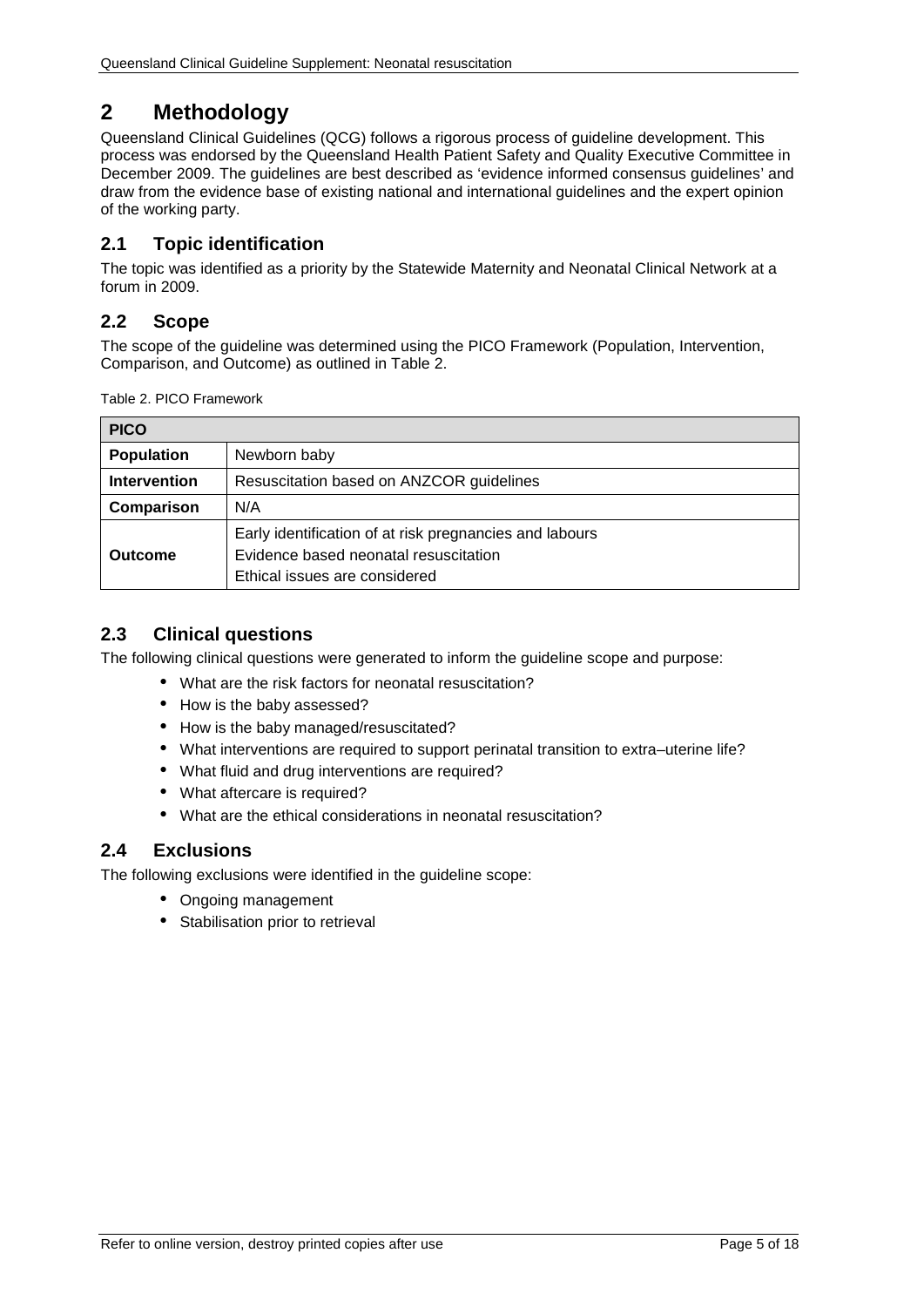## <span id="page-5-0"></span>**2.5 Search strategy**

A search of the literature was conducted during October 2015 and January 2016. The QCG search strategy is an iterative process that is repeated and amended as guideline development occurs (e.g. if additional areas of interest emerge, areas of contention requiring more extensive review are identified or new evidence is identified). All guidelines are developed using a basic search strategy. This involves both a formal and informal approach.

<span id="page-5-2"></span>

| <b>Step</b>    |                                                                                                             | <b>Consideration</b>                                                                                                                                                                                                                                                                                                                                                                                                                                                                                                                                               |  |  |
|----------------|-------------------------------------------------------------------------------------------------------------|--------------------------------------------------------------------------------------------------------------------------------------------------------------------------------------------------------------------------------------------------------------------------------------------------------------------------------------------------------------------------------------------------------------------------------------------------------------------------------------------------------------------------------------------------------------------|--|--|
| 1 <sub>1</sub> | Review clinical guidelines<br>developed by other<br>reputable groups relevant to<br>the clinical speciality | This may include national and/or international guideline<br>writers, professional organisations, government<br>organisations, state based groups.<br>This assists the guideline writer to identify:<br>$\blacksquare$<br>o The scope and breadth of what others have found useful<br>for clinicians and informs the scope and clinical question<br>development<br>o Identify resources commonly found in guidelines such as<br>flowcharts, audit criteria and levels of evidence<br>o Identify common search and key terms<br>o Identify common and key references |  |  |
| 2.             | Undertake a foundation<br>search using key search<br>terms                                                  | Construct a search using common search and key terms<br>identified during Step 1 above<br>Search the following databases<br>o PubMed<br>o CINAHL<br>o Medline<br>o Cochrane Central Register of Controlled Trials<br>o EBSCO<br>o Embase<br>Studies published in English less than or equal to 5 years<br>previous are reviewed in the first instance. Other years<br>may be searched as are relevant to the topic<br>Save and document the search<br>Add other databases as relevant to the clinical area                                                         |  |  |
| 3.             | Develop search word list for<br>each clinical question.                                                     | This may require the development of clinical sub-questions<br>$\blacksquare$<br>beyond those identified in the initial scope.<br>Using the foundation search performed at Step 2 as the<br>baseline search framework, refine the search using the<br>specific terms developed for the clinical question<br>Save and document the search strategy undertaken for<br>each clinical question                                                                                                                                                                          |  |  |
| 4.             | Other search strategies                                                                                     | Search the reference lists of reports and articles for<br>$\blacksquare$<br>additional studies<br>Access other sources for relevant literature<br>o Known resource sites<br>o Internet search engines<br>o Relevant text books                                                                                                                                                                                                                                                                                                                                     |  |  |

#### <span id="page-5-1"></span>**2.5.1 Keywords**

The following keywords were used in the basic search strategy. Other keywords may have been used for specific aspects of the guideline:

Neonatal, newborn, baby, resuscitation, oximetry, oxygen saturation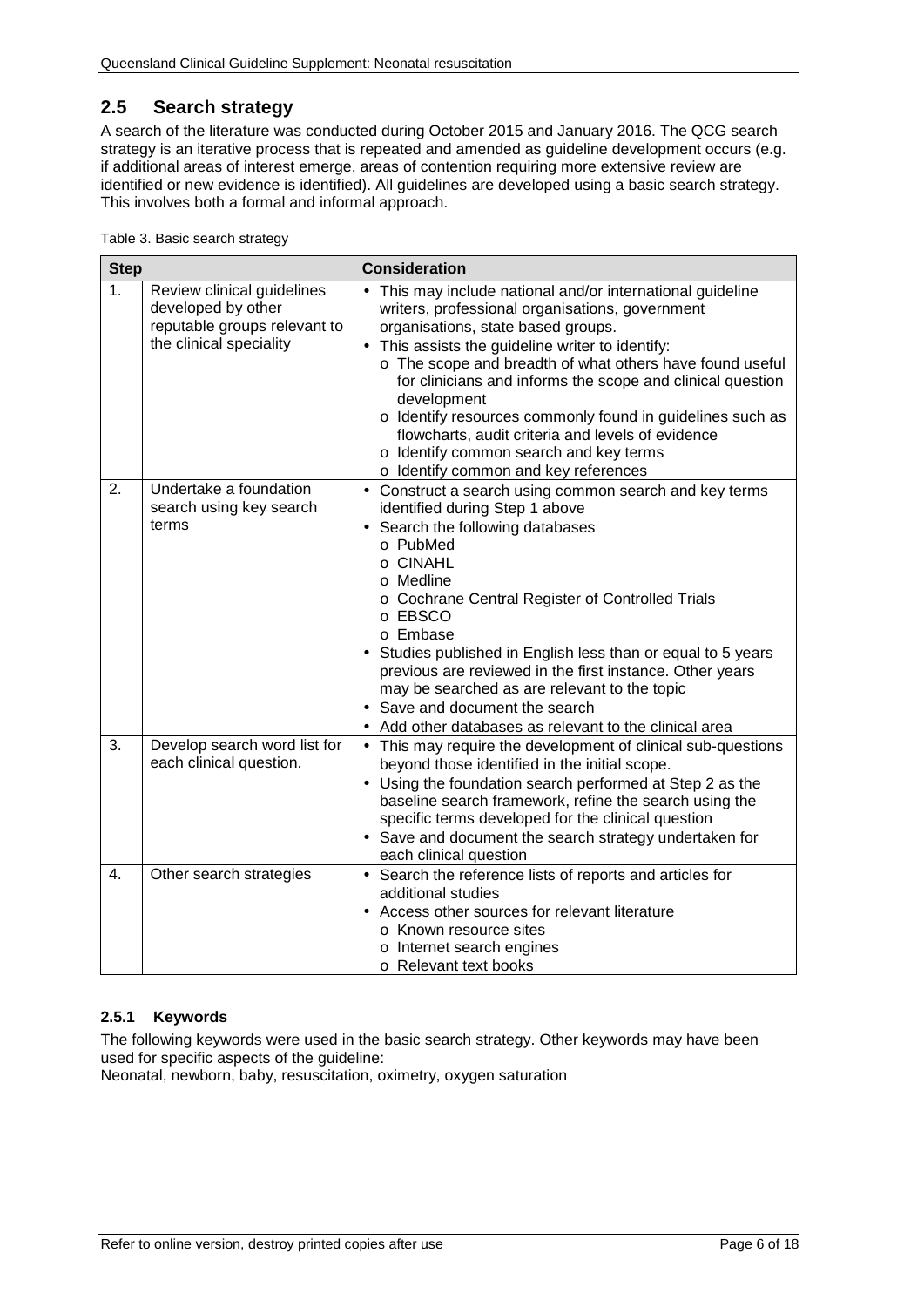## <span id="page-6-0"></span>**2.6 Consultation**

Major consultative and development processes occurred between March 2016 and June 2016. These are outlined in [Table 4.](#page-6-3)

| <b>Process</b>                   | <b>Activity</b>                                                                                                                                                                                                                                                                                                                                                                                              |  |  |
|----------------------------------|--------------------------------------------------------------------------------------------------------------------------------------------------------------------------------------------------------------------------------------------------------------------------------------------------------------------------------------------------------------------------------------------------------------|--|--|
| <b>Clinical lead</b>             | The nominated Clinical Lead was approved by QCG Steering Committee<br>$\sim$                                                                                                                                                                                                                                                                                                                                 |  |  |
| <b>Consumer</b><br>participation | Consumer participation was invited from a range of consumer focused<br>٠<br>organisations who had previously accepted an invitation for on-going<br>involvement with QCG                                                                                                                                                                                                                                     |  |  |
| <b>Working party</b>             | An EOI for working party membership was distributed via email to<br>Queensland clinicians and stakeholders (~1000) in March 2016<br>The working party was recruited from responses received<br>Working party members who participated in the working party consultation<br>processes are acknowledged in the guideline<br>Working party consultation occurred in a virtual group via email<br>$\blacksquare$ |  |  |
| <b>Statewide</b><br>consultation | Consultation was invited from Queensland clinicians and stakeholders<br>$\blacksquare$<br>(~1000) between April 2016 and June 2016<br>Feedback was received primarily via email<br>$\blacksquare$<br>All feedback was compiled and provided to the clinical lead and working<br>$\blacksquare$<br>party members for review and comment                                                                       |  |  |

<span id="page-6-3"></span>

| Table 4. Major guideline development processes |  |  |  |
|------------------------------------------------|--|--|--|
|------------------------------------------------|--|--|--|

## <span id="page-6-1"></span>**2.7 Endorsement**

The guideline was endorsed by the:

- Queensland Clinical Guidelines Steering Committee in July 2016
- Statewide Maternity and Neonatal Clinical Network [Queensland] in July 2016  $\mathbf{r}$

#### <span id="page-6-2"></span>**2.8 Publication**

The guideline and guideline supplement were published on the QCG website in July 2016 The guideline can be cited as:

Queensland Clinical Guidelines Neonatal resuscitation Guideline No. MN16.5-V5-R21. Queensland Health. 2016. Available from:<http://www.health.qld.gov.au/qcg/>

The guideline supplement can be cited as:

Queensland Clinical Guidelines. [Supplement: Neonatal resuscitation Guideline No. MN16.5-V5-R21. Queensland Health. 2016. Available from: <http://www.health.qld.gov.au/qcg/>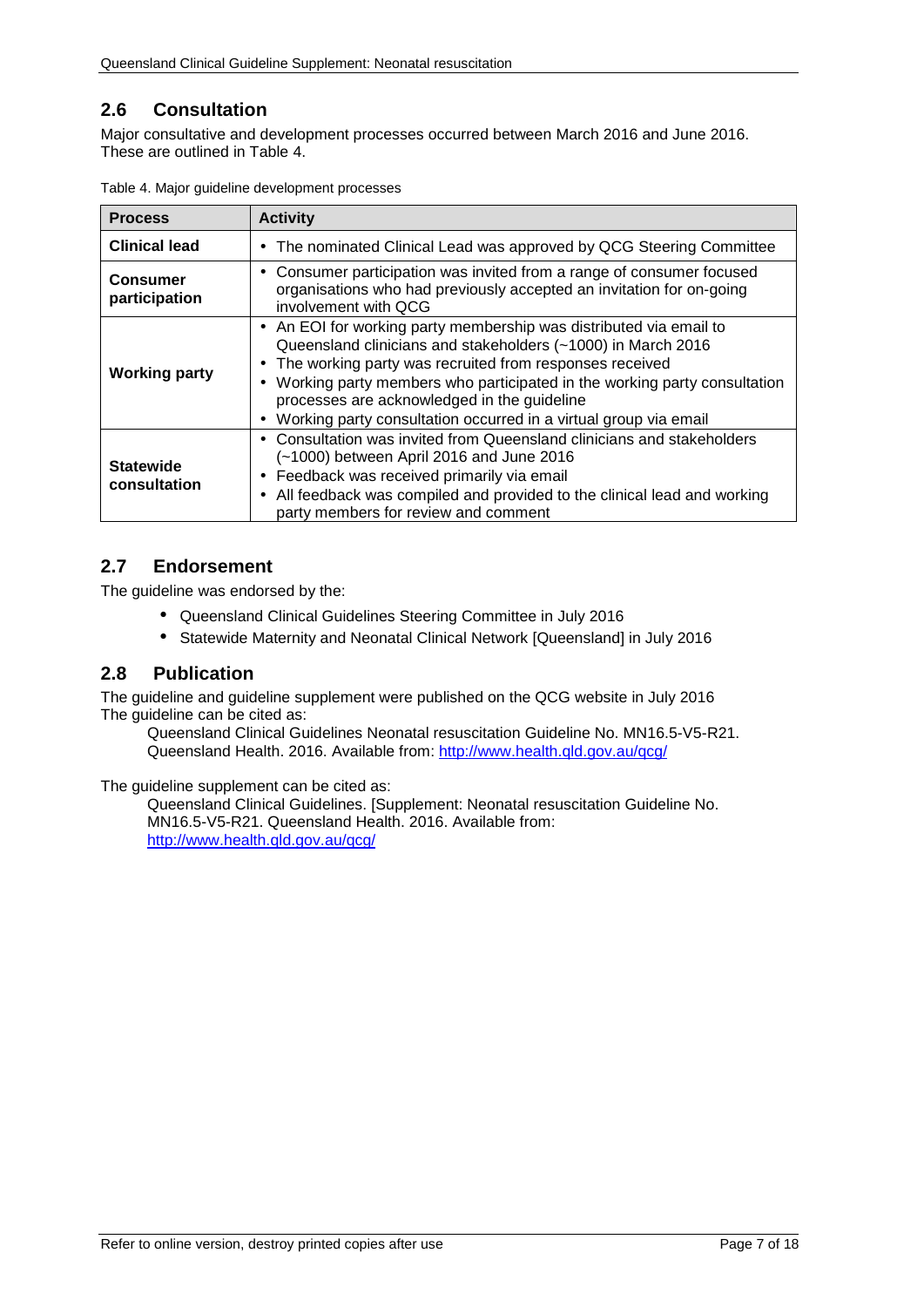# <span id="page-7-0"></span>**3 Levels of evidence**

The levels of evidence identified [in the National Health and Medical Research Council (NHMRC), Levels of evidence and grades for recommendations for developers of guidelines (2009) were used to inform the summary recommendations]. Levels of evidence are outlined in [Table 5.](#page-7-1) Summary recommendations are outlined in [Table 6.](#page-8-1)

Note that the 'consensus' definition\* in Table 4 is different from that proposed by the NHMRC and instead relates to forms of evidence not identified in the NHMRC's level of evidence and/or the clinical experience of the guideline's clinical lead and working party. Specifically for this guideline the consensus on resuscitation and treatment recommendations are as provided by the International Liaison Committee on Resuscitation (ILCOR) using the GRADE consensus process.

| <b>Levels of evidence</b>                                                               |                                                                                                                                                                                                                                             |  |  |  |
|-----------------------------------------------------------------------------------------|---------------------------------------------------------------------------------------------------------------------------------------------------------------------------------------------------------------------------------------------|--|--|--|
|                                                                                         | Evidence obtained from a systematic review of all relevant randomised controlled<br>trials.                                                                                                                                                 |  |  |  |
| Ш<br>Evidence obtained from at least one properly designed randomised controlled trial. |                                                                                                                                                                                                                                             |  |  |  |
| $III-1$                                                                                 | Evidence obtained from well-designed pseudo randomised controlled trials<br>(alternate allocation or some other method).                                                                                                                    |  |  |  |
| $III-2$                                                                                 | Evidence obtained from comparative studies including systematic review of such<br>studies with concurrent controls and allocation not randomised (cohort studies),<br>case control studies or interrupted time series with a control group. |  |  |  |
| $III-3$                                                                                 | Evidence obtained from comparative studies with historical control, two or more<br>single arm studies, or interrupted time series without parallel control group.                                                                           |  |  |  |
| IV                                                                                      | Evidence obtained from case series, either post-test or pre-test and post-test.                                                                                                                                                             |  |  |  |
| Consensus*                                                                              | Opinions based on respected authorities, descriptive studies or reports of expert<br>committees or clinical experience of the working party.                                                                                                |  |  |  |

<span id="page-7-1"></span>Table 5. Levels of evidence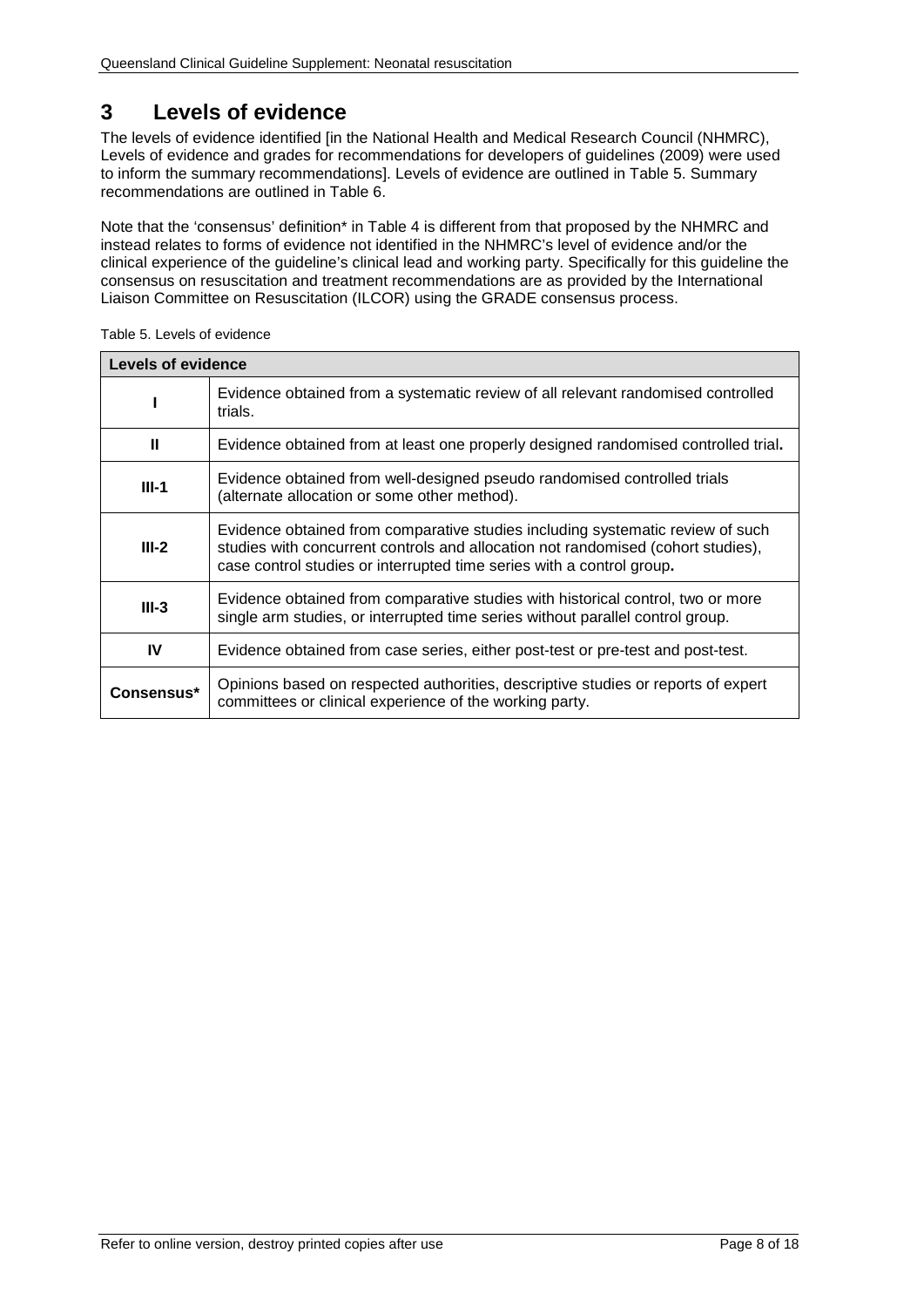#### <span id="page-8-0"></span>**3.1 Summary recommendations**

<span id="page-8-1"></span>Summary recommendations and levels of evidence are outlined in Table 5.

|  |  |  | Table 6. Summary recommendations |
|--|--|--|----------------------------------|
|--|--|--|----------------------------------|

|                | <b>Recommendation</b>                                                                                                                  | <b>Grading of evidence</b> |
|----------------|----------------------------------------------------------------------------------------------------------------------------------------|----------------------------|
| 1              | Clinician training occurs annually                                                                                                     | <b>Consensus</b>           |
| $\mathbf 2$    | Resuscitation equipment and medications available for all births<br>and checked on a regular basis                                     | <b>Consensus</b>           |
| 3              | Umbilical cord is not milked in babies                                                                                                 | <b>Consensus</b>           |
| 4              | Use pulse oximetry placed on right hand or wrist to measure<br>oxygen saturation                                                       | <b>Consensus</b>           |
| 5              | Titrate supplemental oxygen if used to keep oxygen saturations<br>below 90% in the first 10 minutes of life                            | <b>Consensus</b>           |
| 6              | Target normal body temperature between 36.5 °C and 37.5 °C                                                                             | <b>Consensus</b>           |
| $\overline{7}$ | Only perform endotracheal tube suctioning in meconium exposed<br>baby prior to stimulation and onset of respirations                   | <b>Consensus</b>           |
| 8              | Laryngeal mask airway considered when mask or endotracheal<br>ventilation unsuccessful or unfeasible                                   | <b>Consensus</b>           |
| 9              | Use cushioned rim masks                                                                                                                | $III-2$                    |
| 10             | Commence resuscitation in air for term babies and air-30% for<br>preterm babies                                                        | <b>Consensus</b>           |
| 11             | Use paediatric end-tidal CO <sub>2</sub> detector attached to ETT to confirm<br>tube placement in neonate with spontaneous circulation | IV                         |
| 12             | Preterm baby less than 28 weeks placed in polyethylene bag to<br>manage temperature during resuscitation                               | <b>Consensus</b>           |
| 13             | Measure cord blood gases in every resuscitated baby                                                                                    | <b>Consensus</b>           |
| 14             | Take temperature of baby on admission to neonatal unit or<br>postnatal ward                                                            | <b>Consensus</b>           |
| 15             | Use standard resuscitation form for record keeping                                                                                     | <b>Consensus</b>           |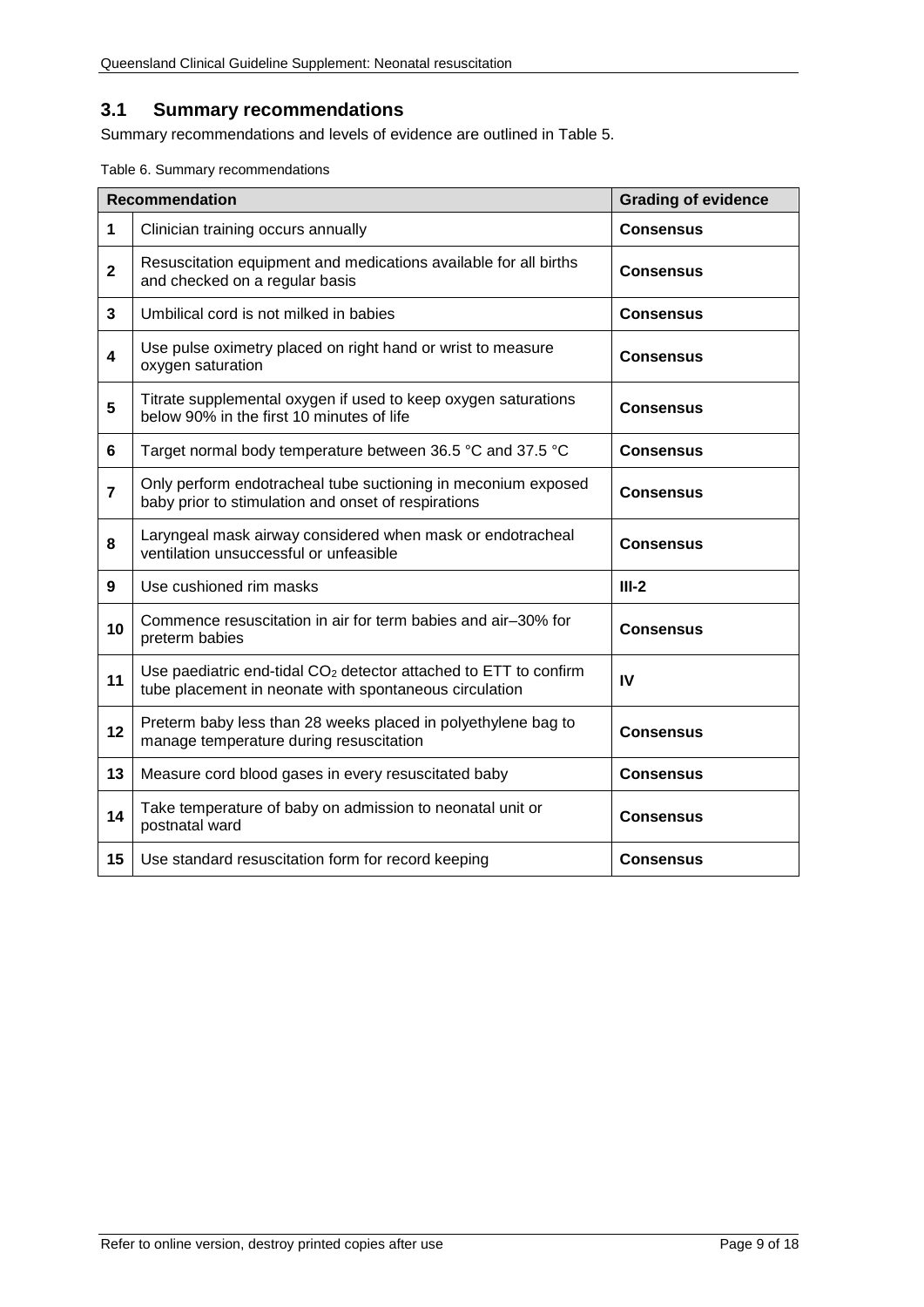## <span id="page-9-0"></span>**4 Implementation**

This guideline is applicable to all Queensland public and private maternity facilities. It can be downloaded in Portable Document Format (PDF) from [www.health.qld.gov.au/qcg](http://www.health.qld.gov.au/qcg)

#### <span id="page-9-1"></span>**4.1 Guideline resources**

The following guideline components are provided on the website as separate resources:

- Flowchart: Neonatal resuscitation: Newborn Life Support
- Flowchart: Neonatal resuscitation reference chart
- Education resource: Neonatal resuscitation
- Knowledge assessment: Neonatal resuscitation
- Parent information: Neonatal resuscitation

#### <span id="page-9-2"></span>**4.2 Suggested resources**

During the development process stakeholders identified additional resources with potential to complement and enhance guideline implementation and application. The following resources have not been sourced or developed by QCG but are suggested as complimentary to the guideline:

Neonatal resuscitation training program

#### <span id="page-9-3"></span>**4.3 Implementation measures**

Suggested activities to assist implementation of the guideline are outlined below.

#### <span id="page-9-4"></span>**4.3.1 QCG measures**

- Notify Chief Executive Officer and relevant stakeholders
- Monitor emerging new evidence to ensure guideline reflects contemporaneous practice
- Capture user feedback
- $\mathbf{r}$ Record and manage change requests
- Review guideline in 2021

#### <span id="page-9-5"></span>**4.3.2 Hospital and Health Service measures**

Initiate, promote and support local systems and processes to integrate the guideline into clinical practice, including:

- Hospital and Health Service (HHS) Executive endorse the guidelines and their use in the HHS and communicate this to staff
- Promote the introduction of the guideline to relevant health care professionals
- Support education and training opportunities relevant to the guideline and service capabilities
- Align clinical care with guideline recommendations
- Undertake relevant implementation activities as outlined in the *Guideline implementation checklist* available at [www.health.qld.gov.au/qcg](http://www.health.qld.gov.au/qcg)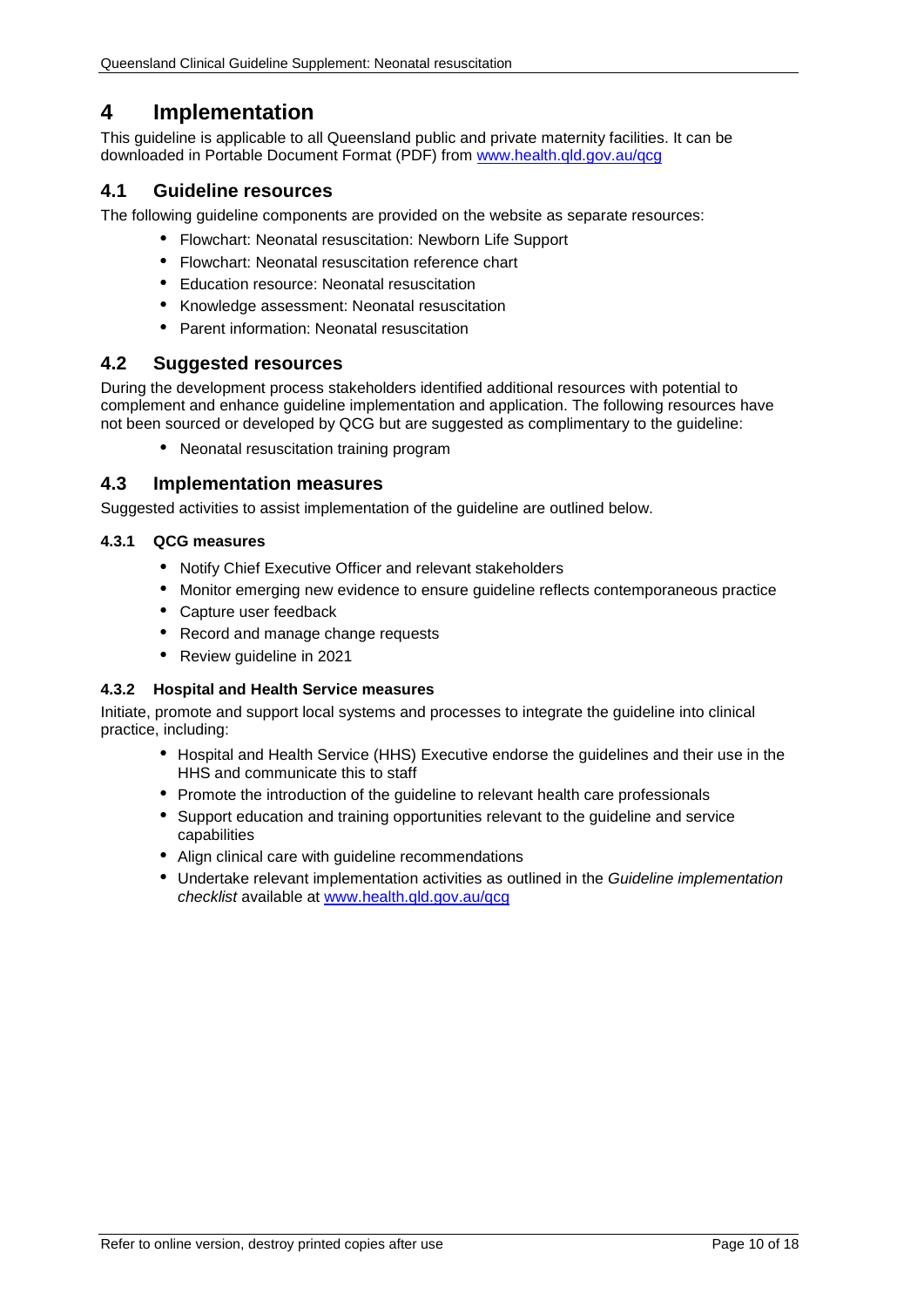#### <span id="page-10-0"></span>**4.4 Quality measures**

Auditing of guideline recommendations and content assists with identifying quality of care issues and provides evidence of compliance with the National Safety and Quality Health Service (NSQHS)Standards. <sup>1</sup> Suggested audit and quality measures are identified in [Table 7. NSQHS](#page-10-1)  [Standard 1.](#page-10-1)

<span id="page-10-1"></span>Table 7. NSQHS Standard 1

| NSQHS Standard 1: Clinical governance         |                                                                                                                                                                                           |  |  |  |
|-----------------------------------------------|-------------------------------------------------------------------------------------------------------------------------------------------------------------------------------------------|--|--|--|
| <b>Clinical performance and effectiveness</b> |                                                                                                                                                                                           |  |  |  |
| Criterion 1.27:                               | <b>Actions required:</b>                                                                                                                                                                  |  |  |  |
|                                               | Provide clinicians with ready access to best-practice<br>а.<br>guidelines, integrated care pathways, clinical pathways and<br>decision support tools relevant to their clinical practice  |  |  |  |
| Evidence based care                           | Support clinicians to use the best available evidence,<br>b.<br>including relevant clinical care standards developed by the<br>Australian Commission on Safety and Quality in Health Care |  |  |  |

<span id="page-10-2"></span>The following clinical quality measures are suggested:

#### Table 8. Clinical quality measures

| <b>No</b>      | <b>Audit criteria</b>                                                                                                           | <b>Guideline Section</b> |
|----------------|---------------------------------------------------------------------------------------------------------------------------------|--------------------------|
| 1              | Annual training or refresher on neonatal resuscitation is<br>provided to clinicians                                             | Section 1.2 Table 2      |
| $\overline{2}$ | Resuscitation equipment and medications available for all<br>births and checked on a regular basis                              | Section 3 Table 4        |
| 3              | Umbilical cord is not milked in newborn babies                                                                                  | Section 4.1 Table 9      |
| 4              | Pulse oximetry is monitored and recorded at resuscitation                                                                       | Section 4.3 Table 8      |
| 5              | Target oxygen saturations achieved for term babies                                                                              | Section 4.3 Table 8      |
| 6              | Temperature is maintained between 36.5 °C and 37.5 °C<br>during resuscitation                                                   | Section 4.3.1 Table 9    |
| $\overline{7}$ | Routine suctioning is not performed                                                                                             | Section 5.1 Table 10     |
| 8              | Laryngeal mask airway used when mask or endotracheal tube<br>ventilation unsuccessful or unfeasible                             | Section 5.2 Table 11     |
| 9              | Cushion rim masks only available for use in resuscitation                                                                       | Section 5.2 Table 11     |
| 10             | Resuscitation commenced with air for term babies and air-<br>30% for preterm babies                                             | Section 5.3 Table 12     |
| 11             | Paediatric end tidal CO <sub>2</sub> detector is attached to endotracheal<br>tube or laryngeal mask airway during resuscitation | Section 5.6.2 Table 18   |
| 12             | Preterm babies (less than 28 weeks gestation) placed in<br>polyethylene bag to manage temperature                               | Section 8.2 Table 22     |
| 13             | Arterial cord blood gases measured in every resuscitated baby                                                                   | Section 9.1.1            |
| 14             | Temperature documented on admission to neonatal unit or<br>postnatal ward                                                       | Section 9.3 Table 28     |
| 15             | Resuscitation recorded on standard resuscitation form                                                                           | Section 9.2 Table 27     |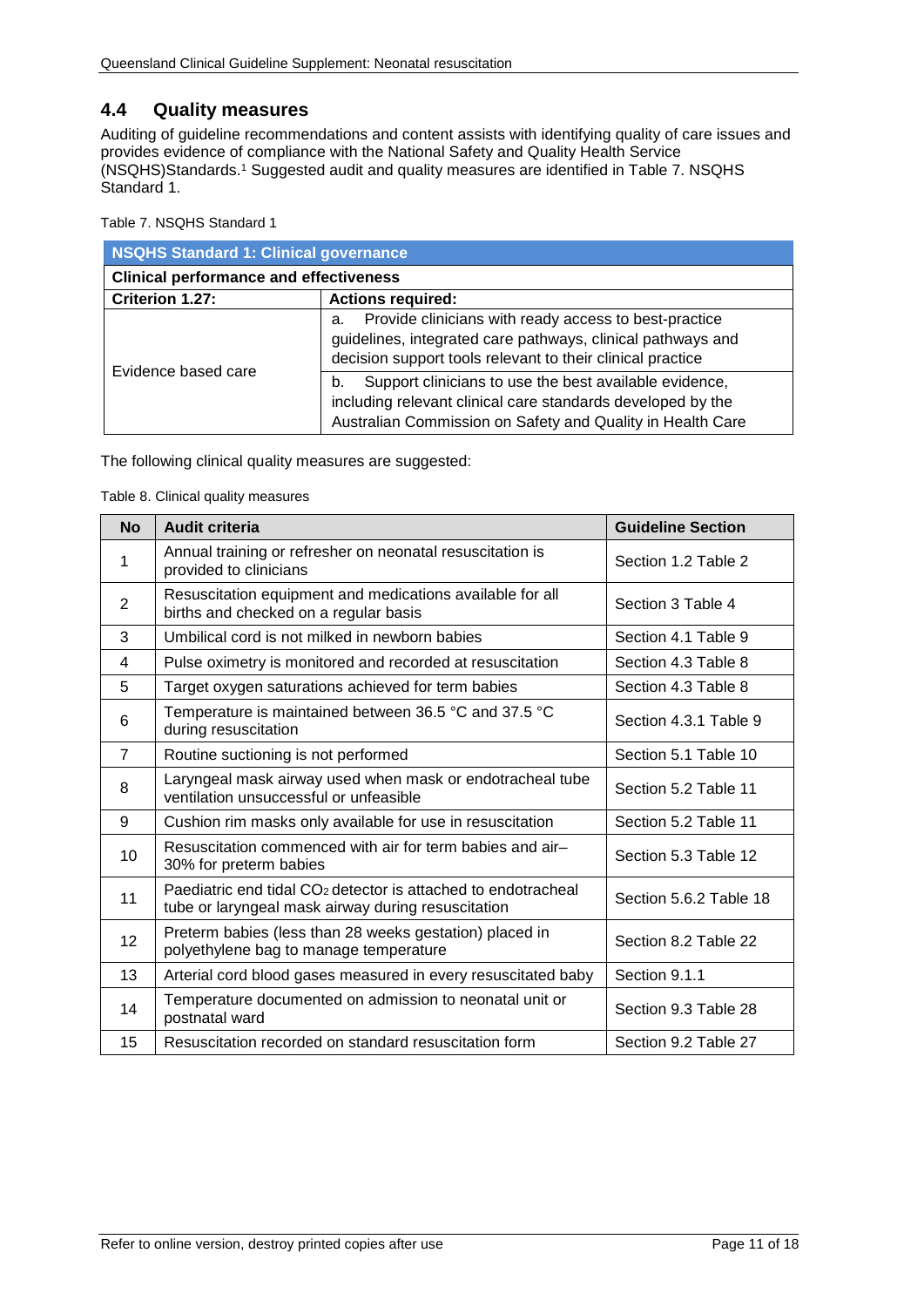#### <span id="page-11-0"></span>**4.5 Areas for future research**

During development the following areas where identified as having limited or poor quality evidence to inform clinical decision making. Further research in these areas may be useful.

- Optimal timing of cord clamping  $\mathbf{r}$
- Outcomes for babies after intact placental circulation during resuscitation (I.e. cord not  $\mathbf{r}$ clamped)
- Feasibility of skin to skin during resuscitation
- Tracheal intubation or no tracheal intubation for suctioning in non-vigorous babies: benefit versus harm
- Appropriate time-specific oxygen saturation targets for preterm babies after 10 minutes of age
- Effectiveness of laryngeal mask airway compared with mask ventilation in term and  $\sim$ preterm babies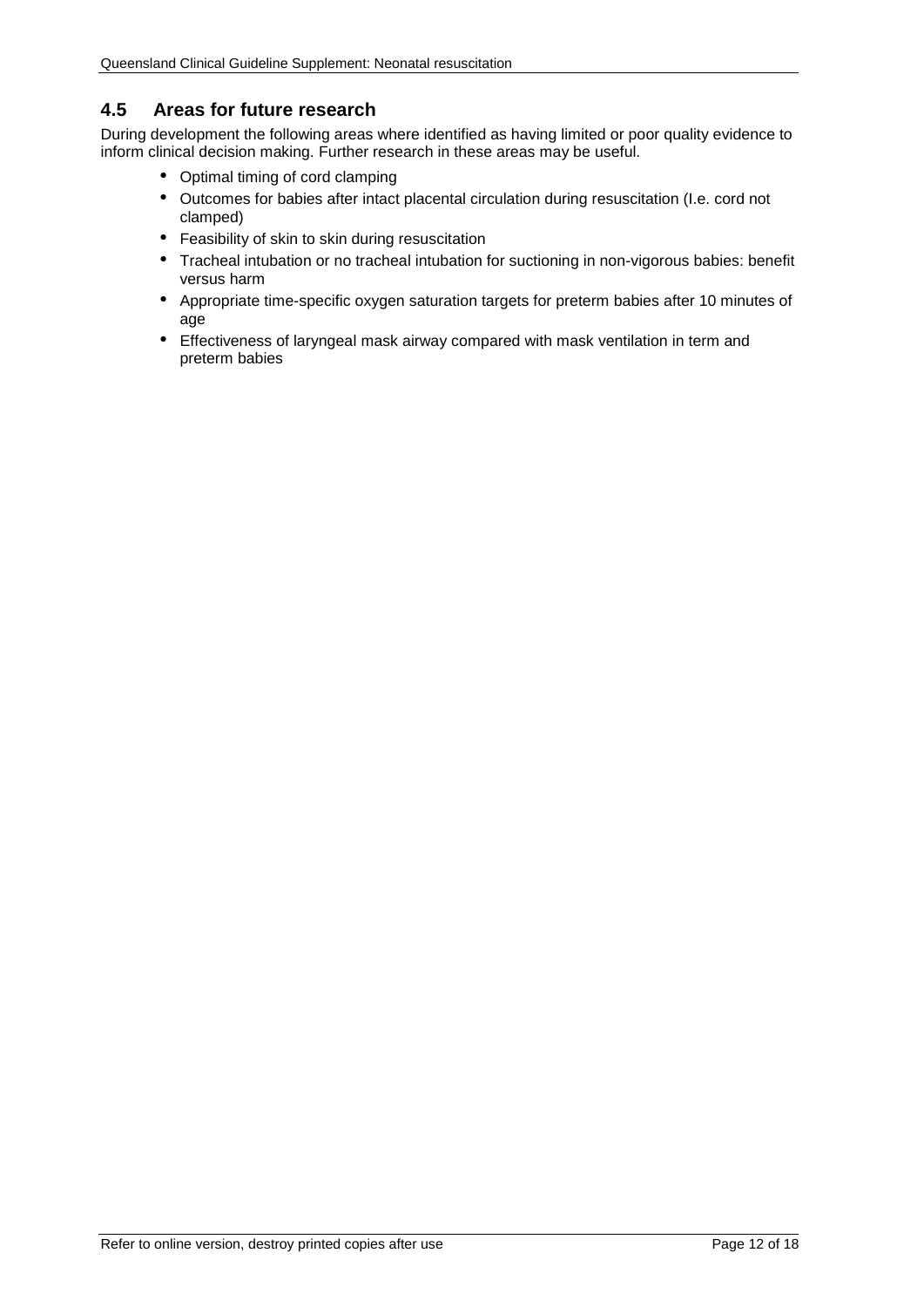## **4.6 Safety and quality**

Implementation of this guideline provides evidence of compliance with the NSQHS and Australian Council on Healthcare Standards (ACHS) EQuIPNational accreditation programs. 1,2

Table 9. NSQHS/EQuIPNational Criteria

<span id="page-12-1"></span><span id="page-12-0"></span>

| <b>Actions required</b><br><b>NSQHS/EQuIPNational Criteria</b>                                                                                                                                                                   |                                                                                                                                                                                                                                                                                                                                                                                                                                                                                                                                                                                                                                                                             | <b>b</b> Evidence of compliance                                                                                                                                                                                                                                                                                                                                                                                                                                                                                                                                                                                              |  |
|----------------------------------------------------------------------------------------------------------------------------------------------------------------------------------------------------------------------------------|-----------------------------------------------------------------------------------------------------------------------------------------------------------------------------------------------------------------------------------------------------------------------------------------------------------------------------------------------------------------------------------------------------------------------------------------------------------------------------------------------------------------------------------------------------------------------------------------------------------------------------------------------------------------------------|------------------------------------------------------------------------------------------------------------------------------------------------------------------------------------------------------------------------------------------------------------------------------------------------------------------------------------------------------------------------------------------------------------------------------------------------------------------------------------------------------------------------------------------------------------------------------------------------------------------------------|--|
| <b>NSQHS Standard 1: Clinical governance</b>                                                                                                                                                                                     |                                                                                                                                                                                                                                                                                                                                                                                                                                                                                                                                                                                                                                                                             |                                                                                                                                                                                                                                                                                                                                                                                                                                                                                                                                                                                                                              |  |
| Patient safety and quality systems<br>Safety and quality systems are<br>integrated with governance processes<br>to enable organisations to actively<br>manage and improve the safety and<br>quality of health care for patients. | Diversity and high risk groups<br>1.15 The health service organisation:<br>a. Identifies the diversity of the consumers using its services<br>b. Identifies groups of patients using its services who are at higher<br>risk of harm<br>c. Incorporates information on the diversity of its consumers and<br>higher-risk groups into the planning and delivery of care                                                                                                                                                                                                                                                                                                       | Assessment and care appropriate to the cohort of patients is<br>þ<br>identified in the guideline<br>High risk groups are identified in the guideline<br>þ<br>The guideline is based on the best available evidence<br>b                                                                                                                                                                                                                                                                                                                                                                                                      |  |
| <b>Clinical performance and</b><br>effectiveness<br>The workforce has the right<br>qualifications, skills and supervision to<br>provide safe, high-quality health care to<br>patients.                                           | <b>Evidence based care</b><br>1.27 The health service organisation has processes that:<br>a. Provide clinicians with ready access to best-practice guidelines,<br>integrated care pathways, clinical pathways and decision support<br>tools relevant to their clinical practice<br>b. Support clinicians to use the best available evidence, including<br>relevant clinical care standards developed by the Australian<br>Commission on Safety and Quality in Health Care<br>Performance management<br>1.22 The health service organisation has valid and reliable<br>performance review processes that:<br>a. Require members of the workforce to regularly take part in a | Queensland Clinical Guidelines is funded by Queensland Health<br>b<br>to develop clinical guidelines relevant to the service line to guide<br>safe patient care across Queensland<br>The guideline provides evidence-based and best practice<br>recommendations for care<br><b>D</b> The guideline is endorsed for use in Queensland Health<br>facilities.<br>A desktop icon is available on every Queensland Health<br>computer desktop to provide quick and easy access to the<br>quideline<br>The guideline has accompanying educational resources to<br>Þ<br>support ongoing safety and quality education for identified |  |
|                                                                                                                                                                                                                                  | review of their performance<br>b. Identify needs for training and development in safety and quality<br>c. Incorporate information on training requirements into the<br>organisation's training system                                                                                                                                                                                                                                                                                                                                                                                                                                                                       | professional and personal development. The resources are<br>freely available on the internet http://www.health.qld.gov.au/qcg                                                                                                                                                                                                                                                                                                                                                                                                                                                                                                |  |
| Patient safety and quality systems<br>Safety and quality systems are<br>integrated with governance processes<br>to enable organisations to actively<br>manage and improve the safety and<br>quality of health care for patients. | <b>Policies and procedures</b><br>1.7 The health service organisation uses a risk management<br>approach to:<br>a. Set out, review, and maintain the currency and effectiveness of,<br>policies, procedures and protocols<br>b. Monitor and take action to improve adherence to policies,<br>procedures and protocols<br>c. Review compliance with legislation, regulation and jurisdictional<br>requirements                                                                                                                                                                                                                                                               | QCG has established processes to review and maintain all<br>Þ<br>guidelines and associated resources<br><b>b</b> Change requests are managed to ensure currency of published<br>guidelines<br><b>p</b> Implementation tools and checklist are provided to assist with<br>adherence to guidelines<br>Suggested audit criteria are provided in guideline supplement<br>þ<br>The guidelines comply with legislation, regulation and<br>b<br>jurisdictional requirements                                                                                                                                                         |  |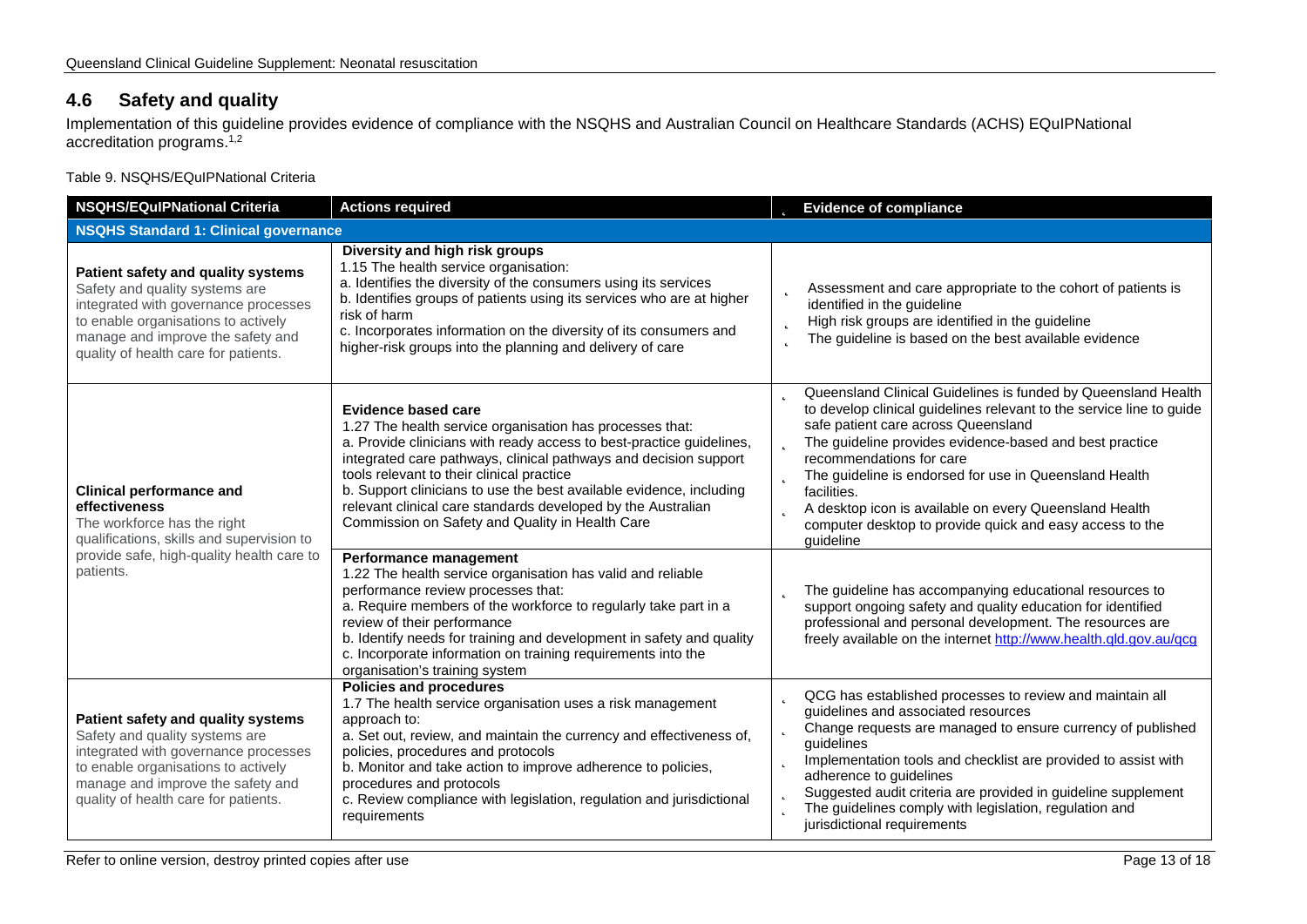| <b>NSQHS/EQuIPNational Criteria</b>                                                                                                                                                                                                                                                                                        | <b>Actions required</b>                                                                                                                                                                                                                                                                                                                                                                                                                                                                                                                                                                                                                                                                                                                                                                                                                                                                                                                                                                         | <b>b</b> Evidence of compliance                                                                                                                                                                                                                                                                                                                                                                                                                                           |  |
|----------------------------------------------------------------------------------------------------------------------------------------------------------------------------------------------------------------------------------------------------------------------------------------------------------------------------|-------------------------------------------------------------------------------------------------------------------------------------------------------------------------------------------------------------------------------------------------------------------------------------------------------------------------------------------------------------------------------------------------------------------------------------------------------------------------------------------------------------------------------------------------------------------------------------------------------------------------------------------------------------------------------------------------------------------------------------------------------------------------------------------------------------------------------------------------------------------------------------------------------------------------------------------------------------------------------------------------|---------------------------------------------------------------------------------------------------------------------------------------------------------------------------------------------------------------------------------------------------------------------------------------------------------------------------------------------------------------------------------------------------------------------------------------------------------------------------|--|
| <b>NSQHS Standard 2: Partnering with Consumers</b>                                                                                                                                                                                                                                                                         |                                                                                                                                                                                                                                                                                                                                                                                                                                                                                                                                                                                                                                                                                                                                                                                                                                                                                                                                                                                                 |                                                                                                                                                                                                                                                                                                                                                                                                                                                                           |  |
| <b>Health literacy</b><br>Health service organisations<br>communicate with consumers in a way<br>that supports effective partnerships.                                                                                                                                                                                     | Communication that supports effective partnerships<br>2.8 The health service organisation uses communication<br>mechanisms that are tailored to the diversity of the consumers who<br>use its services and, where relevant, the diversity of the local<br>community<br>2.9 Where information for patients, carers, families and consumers<br>about health and health services is developed internally, the<br>organisation involves consumers in its development and review<br>2.10 The health service organisation supports clinicians to<br>communicate with patients, carers, families and consumers about<br>health and health care so that:<br>a. Information is provided in a way that meets the needs of patients,<br>carers, families and consumers<br>b. Information provided is easy to understand and use<br>c. The clinical needs of patients are addressed while they are in the<br>health service organisation<br>d. Information needs for ongoing care are provided on discharge | <b>b</b> Consumer consultation was sought and obtained during the<br>development of the guideline. Refer to the acknowledgement<br>section of the guideline for details<br>Consumer information is developed to align with the guideline<br>þ<br>and included consumer involvement during development and<br>review<br><b>b</b> The consumer information was developed using plain English<br>and with attention to literacy and ease of reading needs of the<br>consumer |  |
| Partnering with consumers in<br>organisational design and<br>qovernance<br>Consumers are partners in the design<br>and governance of the organisation.                                                                                                                                                                     | Partnerships in healthcare governance planning, design,<br>measurement and evaluation<br>2.11 The health service organisation:<br>a. Involves consumers in partnerships in the governance of, and to<br>design, measure and evaluate, health care<br>b. Has processes so that the consumers involved in these<br>partnerships reflect the diversity of consumers who use the service<br>or, where relevant, the diversity of the local community<br>2.14 The health service organisation works in partnership with<br>consumers to incorporate their views and experiences into training<br>and education for the workforce                                                                                                                                                                                                                                                                                                                                                                     | <b>b</b> Consumers are members of guideline working parties<br><b>b</b> The guideline is based on the best available evidence<br>The guidelines and consumer information are endorsed by the<br>QCG and Queensland Statewide Maternity and Neonatal Clinical<br>Network Steering Committees which includes consumer<br>membership                                                                                                                                         |  |
| <b>NSQHS Standard 4: Medication safety</b>                                                                                                                                                                                                                                                                                 |                                                                                                                                                                                                                                                                                                                                                                                                                                                                                                                                                                                                                                                                                                                                                                                                                                                                                                                                                                                                 |                                                                                                                                                                                                                                                                                                                                                                                                                                                                           |  |
| <b>Clinical governance and quality</b><br>improvement to support medication<br>management<br>Organisation-wide systems are used to<br>support and promote safety for<br>procuring, supplying, storing,<br>compounding, manufacturing,<br>prescribing, dispensing, administering<br>and monitoring the effects of medicines | Integrating clinical governance<br>4.1 Clinicians use the safety and quality systems from the Clinical<br>Governance Standard when:<br>a. Implementing policies and procedures for medication<br>management<br>b. Managing risks associated with medication management<br>c. Identifying training requirements for medication management                                                                                                                                                                                                                                                                                                                                                                                                                                                                                                                                                                                                                                                        | The guideline provides current evidence based<br>recommendations about medication                                                                                                                                                                                                                                                                                                                                                                                         |  |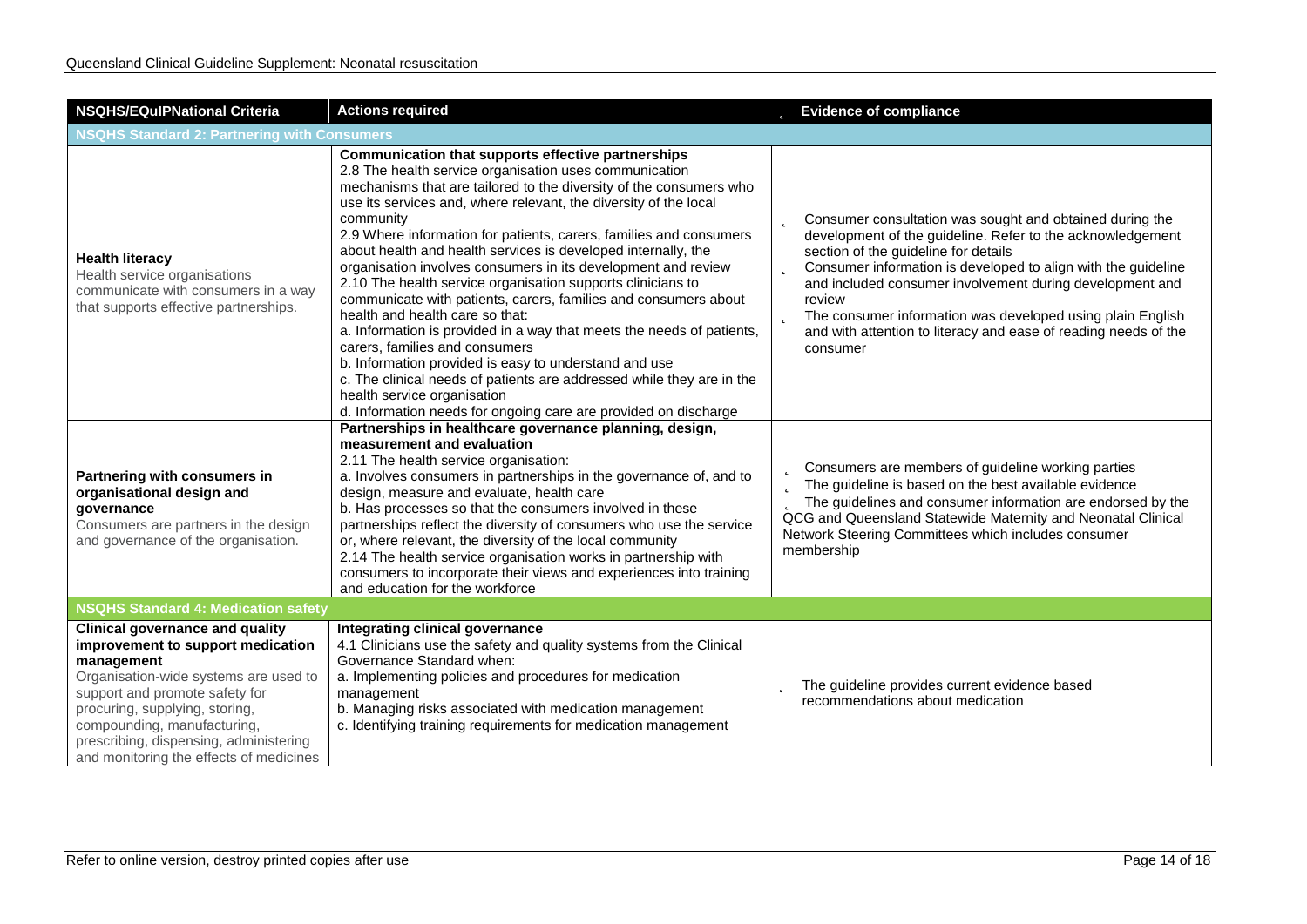| <b>NSQHS/EQuIPNational Criteria</b><br><b>Actions required</b>                                                                                                                                                                                |                                                                                                                                                                                                                                                                                                                                                                                                                                                                                                                                                                                                                                                                                                                                                                                                                                                                                                                                                                                                                                                                                                                                                                                                                                                                                                    | <b>b</b> Evidence of compliance                                                                                                                                                                                                                                                                                                                                                                                                                                                                         |
|-----------------------------------------------------------------------------------------------------------------------------------------------------------------------------------------------------------------------------------------------|----------------------------------------------------------------------------------------------------------------------------------------------------------------------------------------------------------------------------------------------------------------------------------------------------------------------------------------------------------------------------------------------------------------------------------------------------------------------------------------------------------------------------------------------------------------------------------------------------------------------------------------------------------------------------------------------------------------------------------------------------------------------------------------------------------------------------------------------------------------------------------------------------------------------------------------------------------------------------------------------------------------------------------------------------------------------------------------------------------------------------------------------------------------------------------------------------------------------------------------------------------------------------------------------------|---------------------------------------------------------------------------------------------------------------------------------------------------------------------------------------------------------------------------------------------------------------------------------------------------------------------------------------------------------------------------------------------------------------------------------------------------------------------------------------------------------|
| <b>NSQHS Standard 5: Comprehensive care</b>                                                                                                                                                                                                   |                                                                                                                                                                                                                                                                                                                                                                                                                                                                                                                                                                                                                                                                                                                                                                                                                                                                                                                                                                                                                                                                                                                                                                                                                                                                                                    |                                                                                                                                                                                                                                                                                                                                                                                                                                                                                                         |
| <b>Clinical governance and quality</b><br>improvement to support<br>comprehensive care<br>Systems are in place to support<br>clinicians to deliver comprehensive care                                                                         | Integrating clinical governance<br>5.1 Clinicians use the safety and quality systems from the Clinical<br>Governance Standard when:<br>a. Implementing policies and procedures for comprehensive care<br>b. Managing risks associated with comprehensive care<br>c. Identifying training requirements to deliver comprehensive care<br><b>Partnering with consumers</b><br>5.3 Clinicians use organisational processes from the Partnering with<br>Consumers Standard when providing comprehensive care to:<br>a. Actively involve patients in their own care<br>b. Meet the patient's information needs<br>c. Share decision-making                                                                                                                                                                                                                                                                                                                                                                                                                                                                                                                                                                                                                                                               | <b>b</b> The guideline has accompanying educational resources to<br>support ongoing safety and quality education for identified<br>professional and personal development. The resources are<br>freely available on the internet http://www.health.qld.gov.au/qcg<br><b>b</b> The guideline provides evidence-based and best practice<br>recommendations for care<br><b>b</b> Consumer information is developed for the guideline                                                                        |
| <b>NSQHS Standard 6: Communicating for safety</b>                                                                                                                                                                                             |                                                                                                                                                                                                                                                                                                                                                                                                                                                                                                                                                                                                                                                                                                                                                                                                                                                                                                                                                                                                                                                                                                                                                                                                                                                                                                    |                                                                                                                                                                                                                                                                                                                                                                                                                                                                                                         |
| <b>Clinical governance and quality</b><br>improvement to support effective<br>communication<br>Systems are in place for effective and<br>coordinated communication that<br>supports the delivery of continuous and<br>safe care for patients. | Integrating clinical governance<br>6.1 Clinicians use the safety and quality systems from the Clinical<br>Governance Standard when:<br>a. Implementing policies and procedures to support effective clinical<br>communication<br>b. Managing risks associated with clinical communication<br>c. Identifying training requirements for effective and coordinated<br>clinical communication<br><b>Partnering with consumers</b><br>6.3 Clinicians use organisational processes from the Partnering with<br>Consumers Standard to effectively communicate with patients,<br>carers and families during high-risk situations to:<br>a. Actively involve patients in their own care<br>b. Meet the patient's information needs<br>c. Share decision-making<br>Organisational processes to support effective communication<br>6.4 The health service organisation has clinical communications<br>processes to support effective communication when:<br>a. Identification and procedure matching should occur<br>b. All or part of a patient's care is transferred within the organisation,<br>between multidisciplinary teams, between clinicians or between<br>organisations; and on discharge<br>c. Critical information about a patient's care, including information on<br>risks, emerges or changes | <b>b</b> Requirements for effective clinical communication by clinicians<br>are identified<br><b>b</b> The guideline provides evidence-based and best practice<br>recommendations for communication between clinicians<br><b>b</b> The guideline provides evidence-based and best practice<br>recommendations for communication with patients, carers and<br>families<br><b>b</b> The guideline provides evidence-based and best practice<br>recommendations for discharge planning and follow -up care |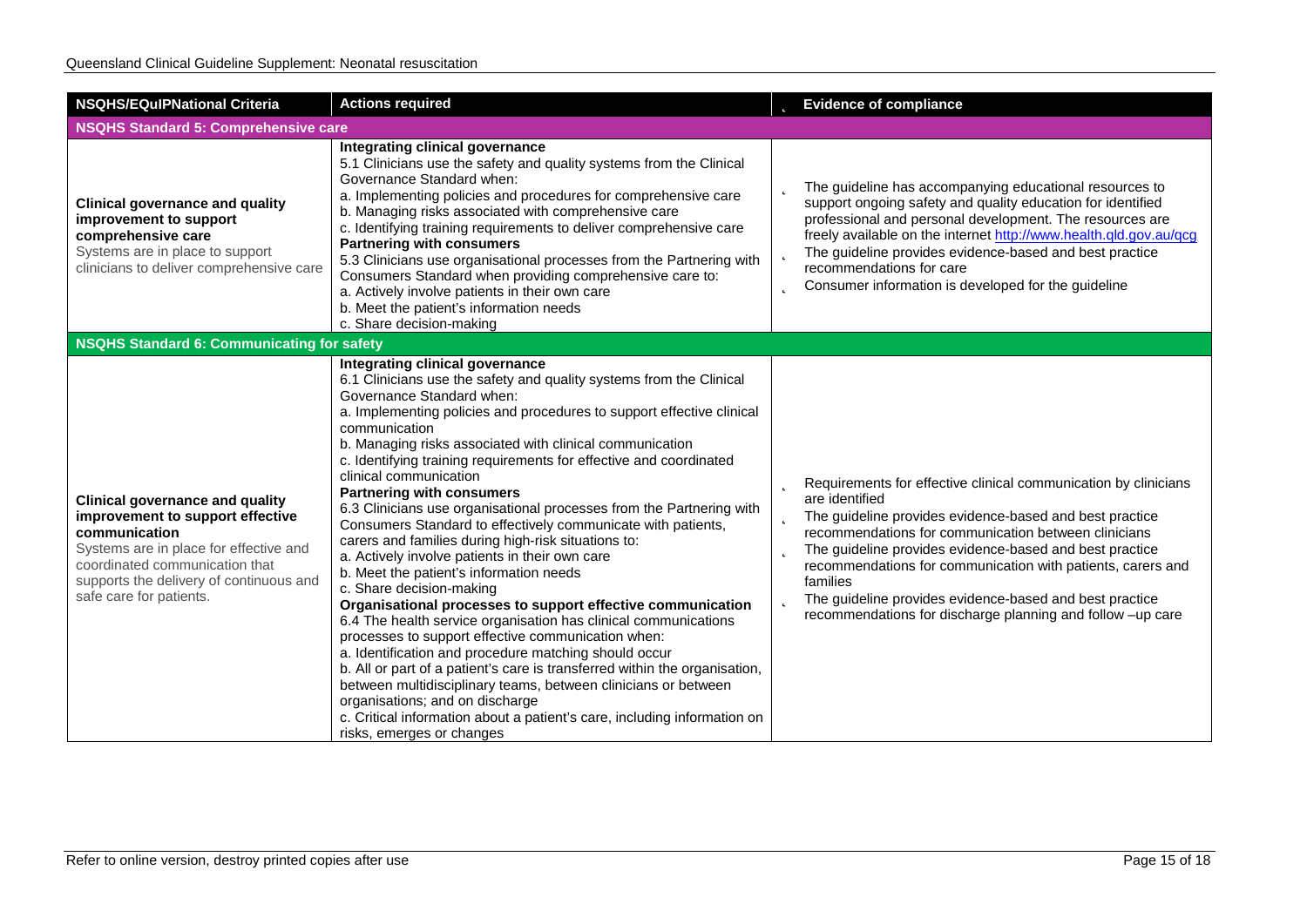| <b>NSQHS/EQulPNational Criteria</b><br><b>Actions required</b>                                                                                                                                 |                                                                                                                                                                                                                                                                                                                                                                                                                                                                                                                                                                                                                                                                                                                                                                                                                                                                                                                                                                                                     |  | <b>b</b> Evidence of compliance                                                                                                                                                  |
|------------------------------------------------------------------------------------------------------------------------------------------------------------------------------------------------|-----------------------------------------------------------------------------------------------------------------------------------------------------------------------------------------------------------------------------------------------------------------------------------------------------------------------------------------------------------------------------------------------------------------------------------------------------------------------------------------------------------------------------------------------------------------------------------------------------------------------------------------------------------------------------------------------------------------------------------------------------------------------------------------------------------------------------------------------------------------------------------------------------------------------------------------------------------------------------------------------------|--|----------------------------------------------------------------------------------------------------------------------------------------------------------------------------------|
| NSQHS Standard 6: Communicating for safety (continued)                                                                                                                                         |                                                                                                                                                                                                                                                                                                                                                                                                                                                                                                                                                                                                                                                                                                                                                                                                                                                                                                                                                                                                     |  |                                                                                                                                                                                  |
| <b>Communication of critical</b><br>information<br>Systems to effectively communicate<br>critical information and risks when they<br>emerge or change are used to ensure<br>safe patient care. | <b>Communicating critical information</b><br>6.9 Clinicians and multidisciplinary teams use clinical<br>communication processes to effectively communicate critical<br>information, alerts and risks, in a timely way, when they emerge or<br>change to:<br>a. Clinicians who can make decisions about care<br>b. Patients, carers and families, in accordance with the wishes of the<br>patient<br>6.10 The health service organisation ensures that there are<br>communication processes for patients, carers and families to directly<br>communicate critical information and risks about care to clinicians                                                                                                                                                                                                                                                                                                                                                                                     |  | <b>D</b> Requirements for effective clinical communication of critical<br>information are identified<br><b>D</b> Requirements for escalation of care are identified              |
| <b>Communicating at clinical handover</b><br>Processes for structured clinical<br>handover are used to effectively<br>communicate about the health care of<br>patients.                        | <b>Clinical handover</b><br>6.7 The health service organisation, in collaboration with clinicians,<br>defines the:<br>a. Minimum information content to be communicated at clinical<br>handover, based on best-practice guidelines<br>b. Risks relevant to the service context and the particular needs of<br>patients, carers and families<br>c. Clinicians who are involved in the clinical handover<br>6.8 Clinicians use structured clinical handover processes that<br>include:<br>a. Preparing and scheduling clinical handover<br>b. Having the relevant information at clinical handover<br>c. Organising relevant clinicians and others to participate in clinical<br>handover<br>d. Being aware of the patient's goals and preferences<br>e. Supporting patients, carers and families to be involved in clinical<br>handover, in accordance with the wishes of the patient<br>f. Ensuring that clinical handover results in the transfer of<br>responsibility and accountability for care |  | The guideline acknowledges the need for local protocols to<br>support transfer of information, professional responsibility and<br>accountability for some or all aspects of care |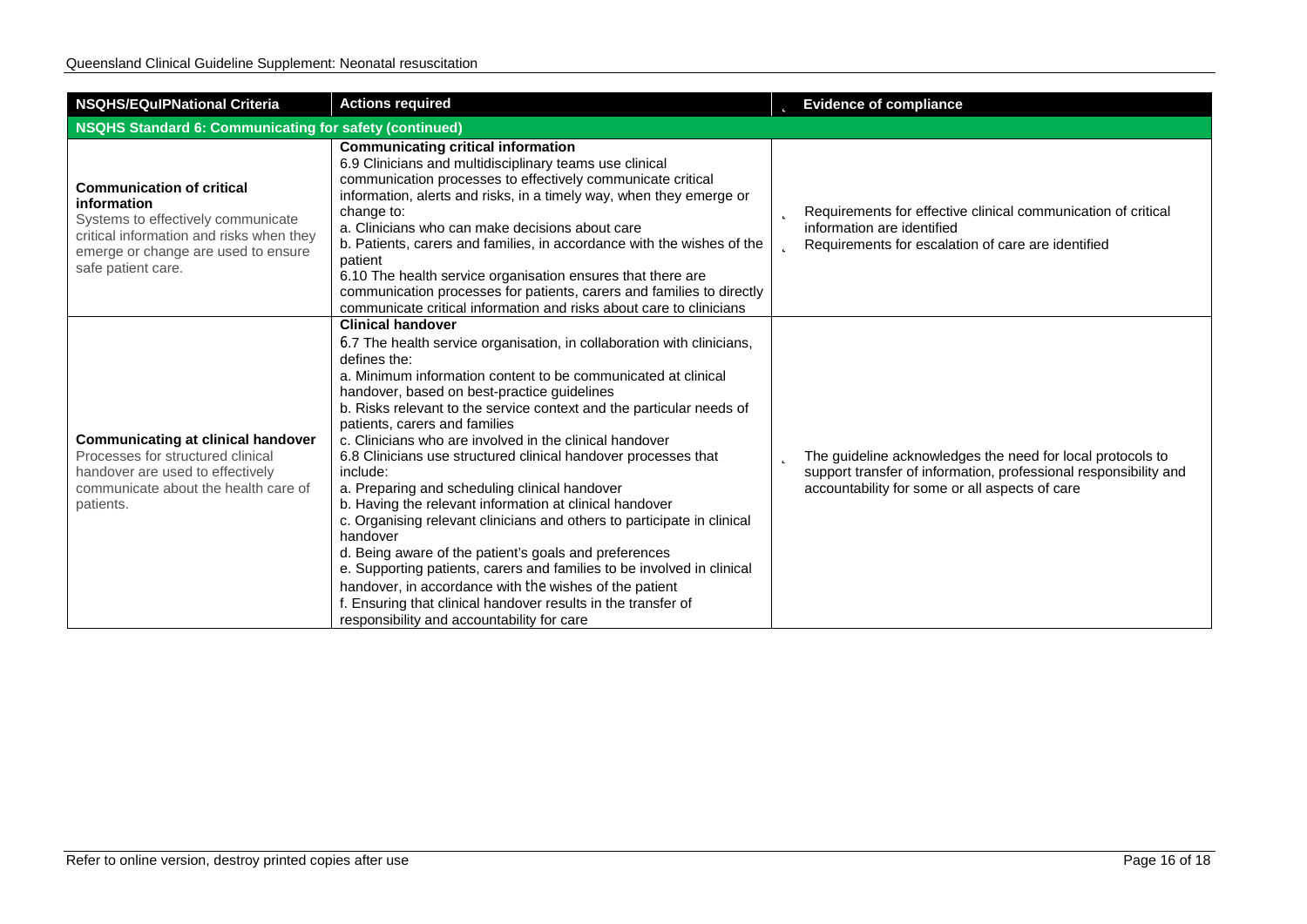| <b>NSQHS/EQulPNational Criteria</b>                                                                                                                                                                                                                                                                | <b>Actions required</b>                                                                                                                                                                                                                                                                                                                                                                                                                                                                                                                                                                                                                                                                                                                                                                                                                                                                                                                                                                                                                                                                                                                                                                                                              | <b>b</b> Evidence of compliance                                                                                                                                                                                                                                                       |  |
|----------------------------------------------------------------------------------------------------------------------------------------------------------------------------------------------------------------------------------------------------------------------------------------------------|--------------------------------------------------------------------------------------------------------------------------------------------------------------------------------------------------------------------------------------------------------------------------------------------------------------------------------------------------------------------------------------------------------------------------------------------------------------------------------------------------------------------------------------------------------------------------------------------------------------------------------------------------------------------------------------------------------------------------------------------------------------------------------------------------------------------------------------------------------------------------------------------------------------------------------------------------------------------------------------------------------------------------------------------------------------------------------------------------------------------------------------------------------------------------------------------------------------------------------------|---------------------------------------------------------------------------------------------------------------------------------------------------------------------------------------------------------------------------------------------------------------------------------------|--|
| NSQHS Standard 8: Recognising and responding to acute deterioration                                                                                                                                                                                                                                |                                                                                                                                                                                                                                                                                                                                                                                                                                                                                                                                                                                                                                                                                                                                                                                                                                                                                                                                                                                                                                                                                                                                                                                                                                      |                                                                                                                                                                                                                                                                                       |  |
| <b>Clinical governance and quality</b><br>improvement to support recognition<br>and response systems<br>Organisation-wide systems are used to<br>support and promote detection and<br>recognition of acute deterioration, and<br>the response to patients whose<br>condition acutely deteriorates. | Integrating clinical governance<br>8.1 Clinicians use the safety and quality systems from the Clinical<br>Governance Standard when:<br>a. Implementing policies and procedures for recognising and<br>responding to acute deterioration<br>b. Managing risks associated with recognising and responding to<br>acute deterioration<br>c. Identifying training requirements for recognising and responding<br>to acute deterioration<br><b>Partnering with consumers</b><br>8.3 Clinicians use organisational processes from the Partnering with<br>Consumers Standard when recognising and responding to acute<br>deterioration to:<br>a. Actively involve patients in their own care<br>b. Meet the patient's information needs<br>c. Share decision-making<br>Recognising acute deterioration<br>8.4 The health service organisation has processes for clinicians to<br>detect acute physiological deterioration that require clinicians to:<br>a. Document individualised vital sign monitoring plans<br>b. Monitor patients as required by their individualised monitoring<br>plan<br>c. Graphically document and track changes in agreed observations<br>to detect acute deterioration over time, as appropriate for the patient | The guideline is consistent with National Consensus statements<br>recommendations<br>The guideline recommends use of tools consistent with the<br>b<br>principles of recognising and responding to clinical deterioration<br>Consumer information is developed for the guideline<br>b |  |
| <b>EQuIP Standard 12 Provision of care</b>                                                                                                                                                                                                                                                         |                                                                                                                                                                                                                                                                                                                                                                                                                                                                                                                                                                                                                                                                                                                                                                                                                                                                                                                                                                                                                                                                                                                                                                                                                                      |                                                                                                                                                                                                                                                                                       |  |
| <b>Criterion 1: Assessment and care</b><br>planning<br>12.1 Ensuring assessment is<br>comprehensive and based upon current<br>professional standards and evidence<br>based practice                                                                                                                | 12.1.1 Guidelines are available and accessible by staff to assess<br>physical, spiritual, cultural, physiological and social health promotion<br>needs                                                                                                                                                                                                                                                                                                                                                                                                                                                                                                                                                                                                                                                                                                                                                                                                                                                                                                                                                                                                                                                                               | Assessment and care appropriate to the cohort of patients is<br>Þ<br>identified in the guideline<br>The guideline is based on the best available evidence<br>ь                                                                                                                        |  |